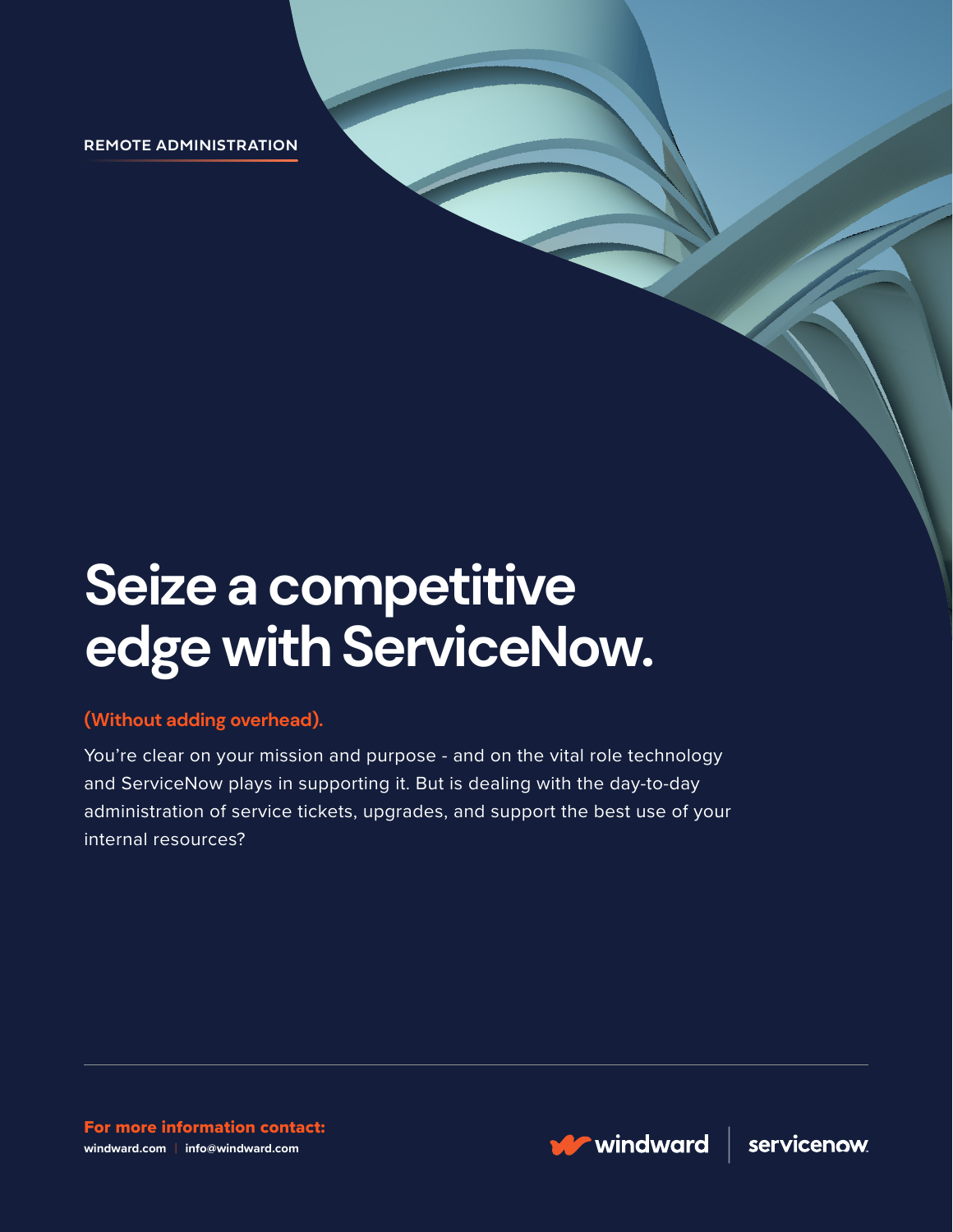## **With our reliable Remote Administration Solution, get freedom from the mundane to focus on the meaningful.**

Windward provides Remote Administration services to keep up with day-to-day administration and ensure availability of the ServiceNow platform.

Our flexible engagement model can provide Tier 1-3 support, keep up with customer change requests, or optimize your existing workflows. Regardless of your specific requirements, Windward is available to meet your needs and investment.

Windward can provide support using existing ticketing systems, integrate with your applications or utilize ours to manage activity and results.

#### **Our ServiceNow Expertise - At Your Disposal.**

Windward can support any modules deployed In ServiceNow.

|              | • NOW Platform | $\cdot$ ITSM | $\cdot$ ITRM |
|--------------|----------------|--------------|--------------|
| $\cdot$ ITOM | $\cdot$ PA     | $\cdot$ CSM  | $\cdot$ HRSD |

#### **What would freeing up internal resources mean to your organization?**

#### **Switch your focus to big picture solutions.**

Empower your team to work on high-value projects, while your IT infrastructure stays up-to date.

#### **Increase performance - not overhead.**

Get your ServiceNow instance optimized by experts in complex enterprise-grade ITOM platforms, without hiring a full-time resource.

#### **Get a risk-free guarantee.**

With over 20 years of experience delivering worldclass IT services for 500+ global clients on 3,500+ projects, Windward is fully confident in our resultsdriven methodology.

| <b>ALWAYS-ON Availability</b> | Monitoring performance and availability of the platform 24x7                                                       |  |
|-------------------------------|--------------------------------------------------------------------------------------------------------------------|--|
| <b>Remote Support</b>         | Tier 1-3 support for with 24-hour SLA,<br>Take support calls directly from users                                   |  |
| Troubleshooting               | Tier 1-3 support for with 24-hour SLA,<br>Troubleshooting problems with the platform, integrations of applications |  |
| <b>Always Up to Date</b>      | Release upgrade planning, testing and production coordination                                                      |  |
| Administration                | Ongoing administration (user maintenance, log monitoring, etc.)                                                    |  |
| Optimization                  | Configured changes and tuning of platform, applications, and integrations                                          |  |

**W** windward

servicenow